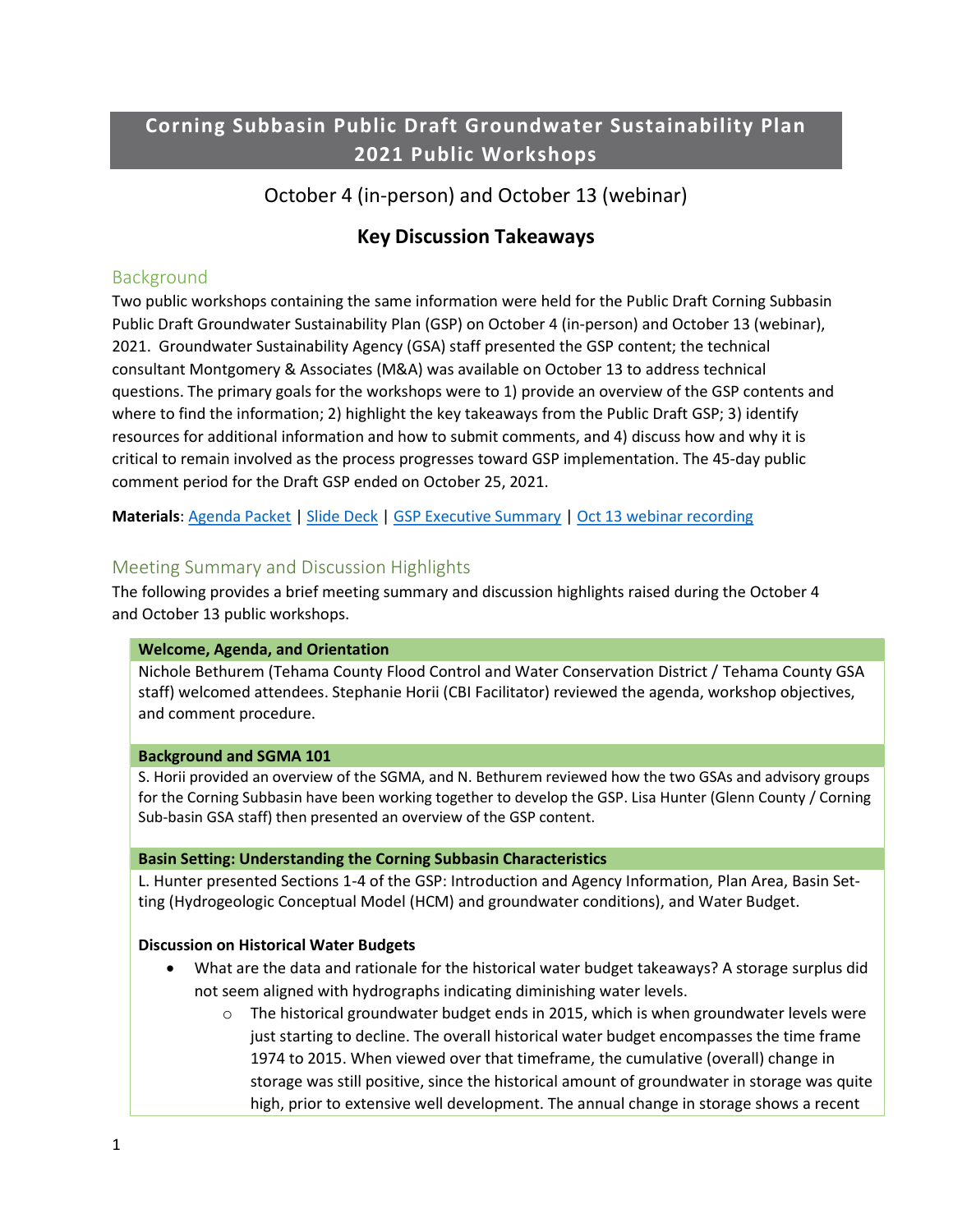decline. The current water budget then shows a decline in storage overall that is exacerbated in the projected future water budget. Note that for GSP planning and implementation, we want to focus on the projected water budget.

 Concern raised that deepening wells in recent decades may have had a bigger impact on shallow wells than the GSP estimates.

### Monitoring Network and Sustainable Management Criteria (SMC)

L. Hunter reviewed Sections 5 and 6 on monitoring networks and the SMC for defining and evaluating sustainability and tracking progress.

## Discussion on Water Quality

- How does the GSP protect water quality and prevent future degradation (e.g., nitrogen)?
	- o Water quality management under the GSP consists of a "do no harm" approach, essentially making sure that GSP actions do not impact existing water quality conditions, and involves review and coordination with other agencies responsible for water quality oversight (such as the Coalitions and Water Boards). Water quality SMC have been established and will be adhered to. Specific water quality monitoring will be developed for projects and management actions, as needed, to make sure the GSP implementation does not degrade water quality.

## Discussion on Groundwater level Undesirable Results (UR)

- What does the groundwater level UR translate to in real life (e.g., which wells going dry over how many years)? Concerns raised that most domestic well owners do not understand how the groundwater level UR definition impacts their wells.
	- $\circ$  SMC section includes figures and tables that help describe what the worst-case scenario might look like. The SMC section also specifically looked at impacts to domestic wells.
- Concern raised that the groundwater level SMC gives too much leeway for dropping levels and does not sufficiently protect the small well owners, whose wells are at greater risk of going dry due to drought and overdraft.

## Discussion on SMC Development

- How did the GSAs decide on UR definitions and SMCs for avoiding these URs?
	- $\circ$  The GSAs decided on SMCs that had to balance the needs of multiple beneficial users in the subbasin. In-depth discussions occurred at monthly Corning Subbasin Advisory Board (CSAB) meetings; a special CSAB evening meeting occurred specifically on groundwater level SMCs. The Tehama County Groundwater Commission also received monthly updates. All GSAs' and advisory group meetings have been open to the public.
- Concern raised that including newer wells (less than 30 years old) may not detect impacts to many domestic well owners (whose wells are often more than 30 years old).

#### Projects & Management Actions (PMAs) and Plan Implementation

L. Hunter presented an overview of the types of projects and management actions (Section 7) to address groundwater issues and the plan for implementing the GSP (Section 8), including cost estimates and longterm funding needs to be further addressed during GSP implementation.

#### Discussion on Funding

When will the more in-depth GSP funding discussions occur?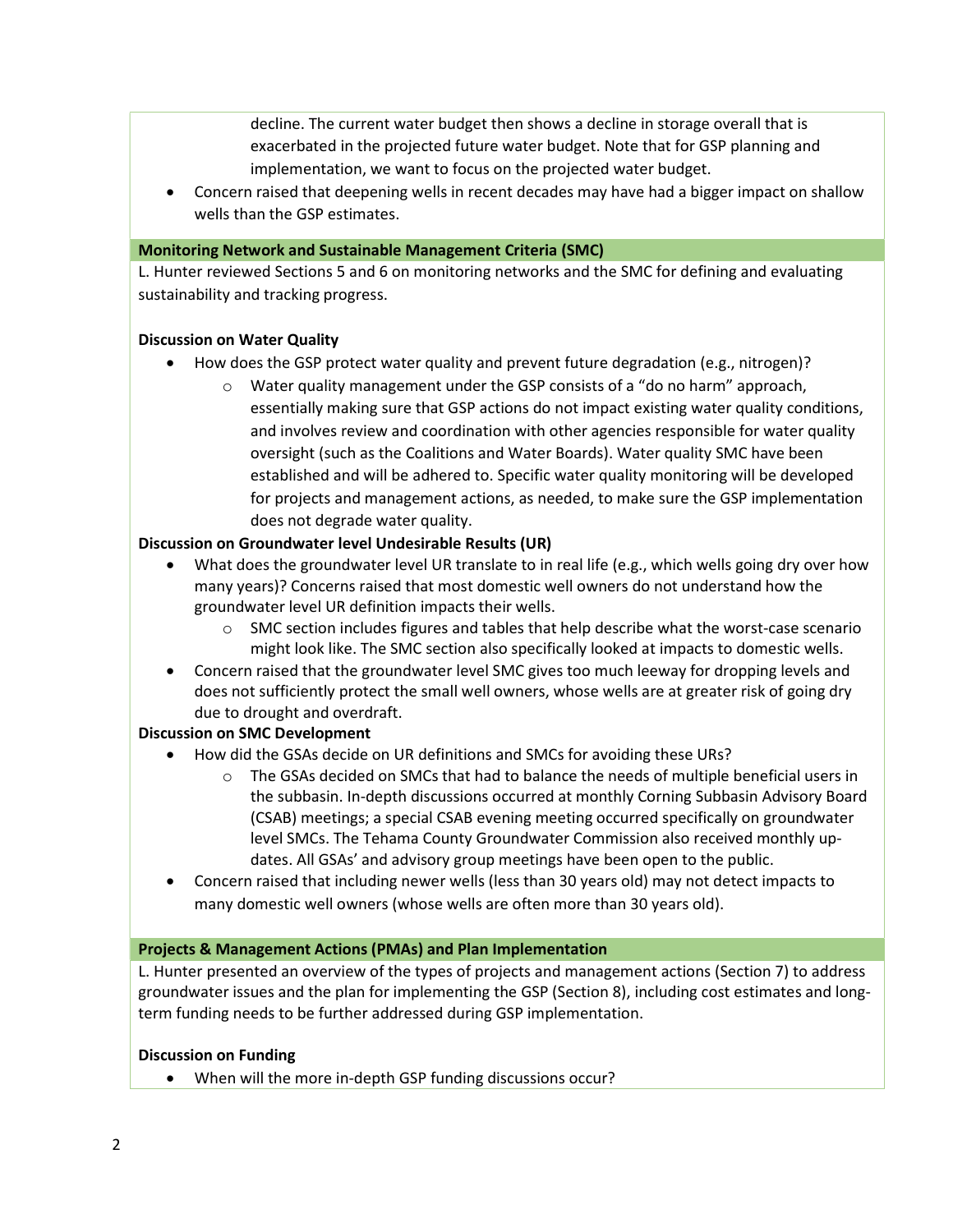- $\circ$  Currently working on funding mechanisms at a staff level. More focused discussions with the Tehama County GSA and Corning Sub-basin GSA are expected to occur starting in January 2022.
- How much of the costs are for GSP administration/operations compared to GSP implementation?
	- $\circ$  About \$600,000 per year (for the first five years) is estimated for administration; the rest is for implementation.
- How much support can we expect to gain from grants?
	- $\circ$  One of the major grant sources is through CA Dept of Water Resources (DWR) Sustainable Groundwater Management Program, which is currently providing funding for implementing projects, but not for GSA administration and operations. The GSAs need to establish separate funding mechanisms to cover administrative costs.
- Compared to other basins, a much larger portion of landowners in the Corning Subbasin do not irrigate (west side of the basin specifically mentioned). Charging per acre seems to unfairly charge and be an unfeasible cost burden on dry-land farmers. Can these areas or user types be managed differently? (potential subbasin boundary modifications discussed)
	- $\circ$  This type of input is very useful. Stay involved as funding discussions gain momentum in early 2022. Basin boundary modifications are a CA DWR process; not much can be done by the GSAs in the short term. As more data become available, the GSAs can revisit if boundary modifications are warranted and be prepared for the next DWR boundary modification process.

## Additional Discussion

 Well owners also need to be aware of and understand they have a responsibility to maintain their wells and not solely rely on the GSAs / GSP.

## What's Next?

S. Horii and the GSAs emphasized the importance of public involvement as the process transitions to GSP implementation and provided information on how to stay engaged.

## Public Awareness and Input

- How will the GSP present public comments, and how will DWR consider public comments?
	- $\circ$  An appendix in the GSP includes a table of the comments received thus far and responses to those comments. A similar approach will be used for comments submitted through the 45-day public comment period.
	- $\circ$  DWR has a separate public comment review process 75<sup>1</sup> days after GSP submission/posting and up to 2 years to review and assess the GSP.
- What opportunities and mechanisms are available to provide impact and ensure the decision-makers (GSAs and the State) are aware of the public's concerns? (Concern that previously raised issues did not appear to be incorporated into the GSP. Desire for more dialogue and meaningful discussion in the future)
	- o The GSAs provide a public comment period on the Draft GSP prior to adoption (45-days for this GSP), and DWR provides a comment period after GSP adoption and posting on their website. Additionally, the GSA board and advisory group meetings are open to the public. SGMA requires that GSAs find a balance that considers all beneficial users and uses of groundwater;

 $1$  Correction: According to (10733.4(c)): Upon receipt of a groundwater sustainability plan, the department shall post the plan on the department's Internet Web site and provide 60 days for persons to submit comments to the department about the plan.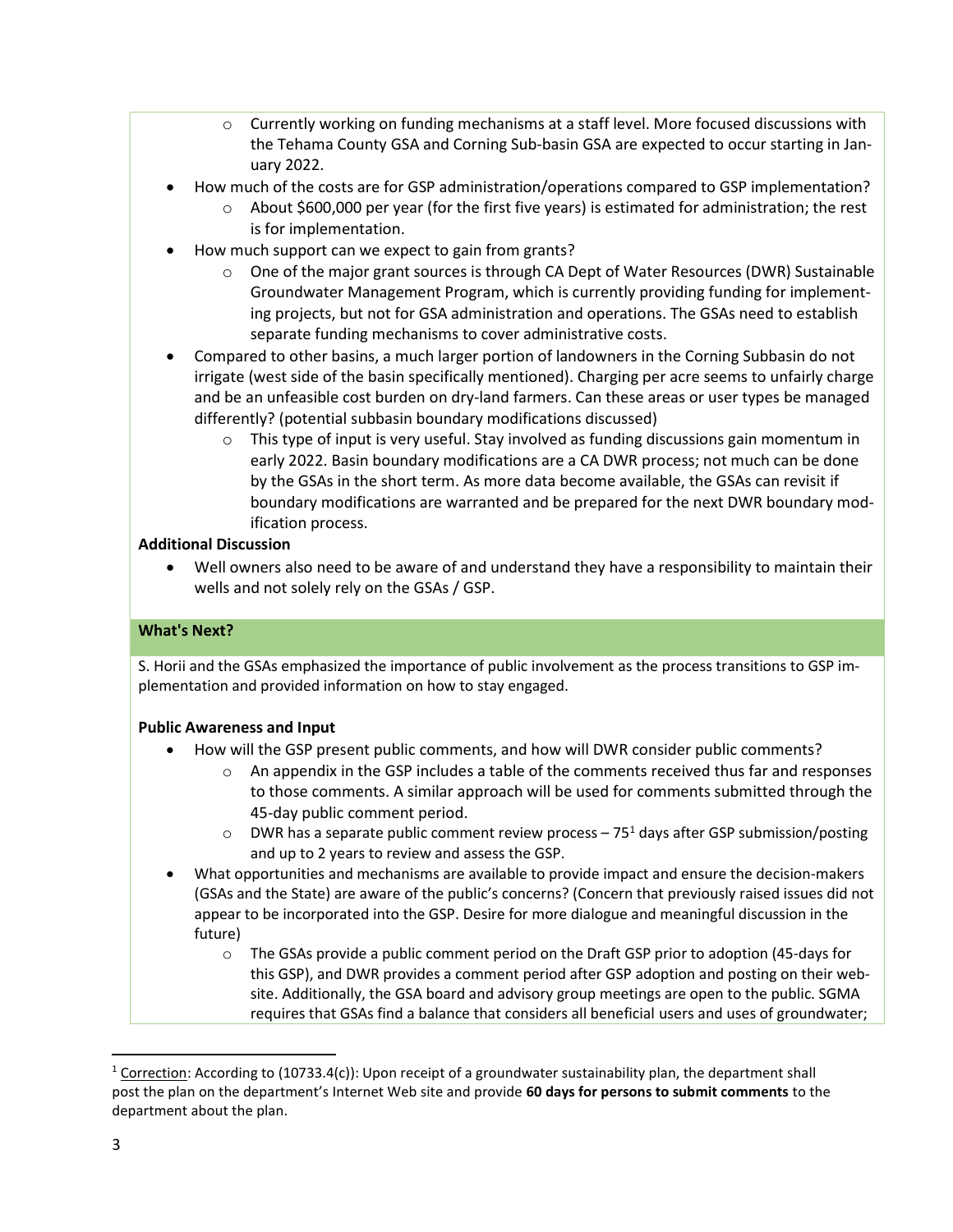the group acknowledges that can lead to frustration and dissatisfaction. Going forward, the 5 year updates are opportunities to re-evaluate and discuss how to adapt. GSA staff encourage the public to submit comments in writing to ensure comments are captured fully and accurately.

 Because the GSP needs to balance many different groups with different interests; some very tough decisions have to be made, which underscores the importance for the public to be aware and understand how this affects them.

## Outreach & Engagement Materials & Mechanisms

- Concern raised about how the "How to Comment" handout described the potential impact to domestic well owners; stating that the language appeared to diminish the impact. It is important for domestic well owners to know this GSP may affect them.
	- o Broad awareness and understanding of SGMA and GSP impacts are important. The referenced language was intended to clarify that SGMA addresses de minimis / domestic well owners differently than those who generally use substantial amounts of groundwater (e.g., agriculture) and does not imply that residential wells are not covered by the GSP.
- Concerns raised about low attendance and inconsistent outreach in local newspapers. Some questioned whether more could be done to encourage attendance, citing the same persons attending meetings.
	- o We have observed across various subbasins that attendance has been relatively lower compared to previous meetings. Potential factors could include COVID concerns, harvest, meeting fatigue and meetings overlap (many GSP meetings occurring within the same condensed timeframe), etc. Overall, we expect interest and attendance to be higher when the topics of funding and specific PMAs arise, underscoring the importance to stay involved.
- [At the Oct 13 webinar, participants (5) identified their preferred methods for staying involved. Their responses are provided at the end of this document.] Preferred communication methods include email list-serve, paper mail, newspaper, and public workshops/meetings.

## Other GSP or SGMA-related Comments/Questions

#### Nexus with near-term needs

- Participants sought to better understand how current or near-term activities (e.g., current operations, wells going dry, new development, etc.) interact with the SGMA process.
- The subbasin's window of opportunity to intervene to avert undesirable outcomes is closing quicker than predicted by the GSP, as evidenced by neighbors' wells going dry and well productivity falling.

#### Not directly related to SGMA

#### Current large business/corporation operations

 Question about specific rock quarry's water use and management restrictions near City of Corning. o Connect with Nichole Bethurem/Tehama GSA to better understand specifics.

#### New well permits

- Concern raised about how land use planning agencies (county planning / environmental health departments) are currently reviewing and approving well permits for installing large wells.
	- o Not specifically covered under the SGMA process. Connect with county staff to learn more about which meetings / processes are delving into well permitting.